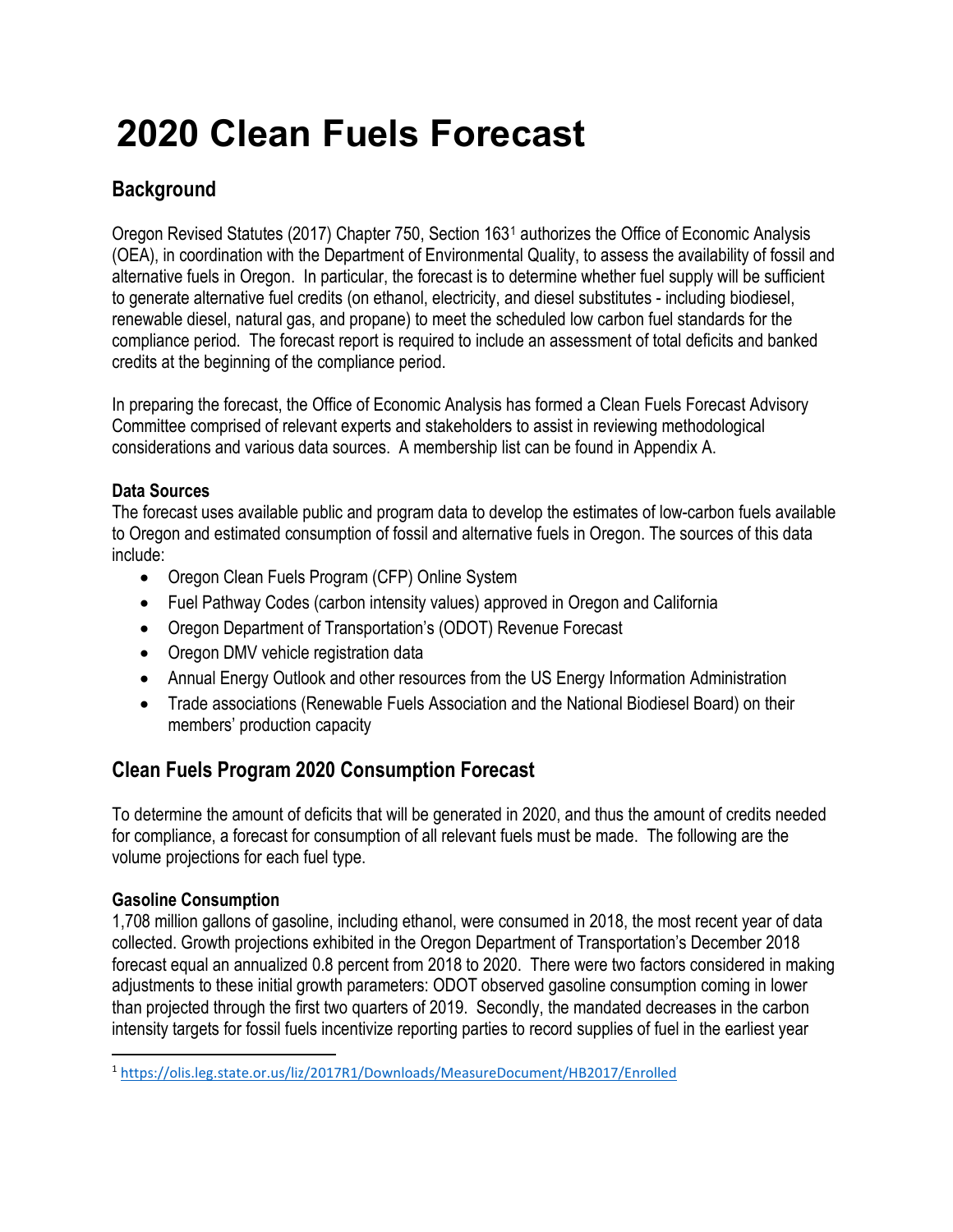possible to minimize the deficits generated. For the first factor, growth was adjusted down to 0.4 percentage points. Given that the reduction in the carbon intensity target is the same in percentage terms for 2020 and 2021, ultimately no adjustment was made for potential pull forward in reporting. The final annualized growth in motor gasoline from the 2018 base year through 2020 is 0.4 percent annually, resulting in a projected 1,720.4 million gallons for the total gasoline pool. To determine the amount of conventional gasoline represented, ethanol must be subtracted. The blend rate assumed for 2020 is 10.1 percent, equal to that observed for 2018. The final forecast for conventional gasoline is 1,546.3 million gallons.

#### **Diesel Consumption**

According to CFP reported data, 771.2 million gallons of diesel, including bio- and renewable diesel, were consumed in 2018, the most recent year of data collected. Growth projections exhibited in the Oregon Department of Transportation's December 2018 forecast equal an annualized 1.4 percent from 2018 to 2020. The same add-factor considerations noted under the gasoline section were made for diesel as well, particularly the fact that diesel consumption fell far below projections through the first two quarters of 2019. The final annualized growth in total diesel from the 2018 base year through 2020 is -0.6 percent, resulting in a projected 762.5 million gallons of total diesel. To determine the amount of conventional diesel, biodiesel and renewable diesel must be subtracted. The blend rate for these biofuels are assumed to be 6.9 percent and 3.5 percent, respectively. The final forecast for the consumption of conventional diesel in 2020 is 683.2 million gallons.

#### **Ethanol Consumption**

The amount of ethanol reported for 2018 equaled 172.2 million gallons. As described above, the amount of ethanol projected for 2020 is based on a blend rate assumption driven by historical observations and trends, as well as blend rates observed in California. Given that the last actual blend rate observation, (for the 2018 compliance year), was 10.1 percent and that most gasoline consumed in Oregon is E10, the assumption for 2020 was maintained at 10.1 percent. This results in a forecast for ethanol consumption of 174.1 million gallons, which is 0.5 percent above the 2018 volume on an annualized basis. As with the fossil fuels, no adjustment was made for behavioral factors associated with the phasing in of the carbon intensity reductions given that the incentive would be similar on either end of the compliance period. This is true for the remaining alternative fuel forecasts, as well.

#### **Electricity Consumption**

Consumption of electricity for on-road vehicles is based on a projection of the number of plug-in hybrid and battery electric vehicles in use for the compliance period. DMV vehicle registration data provides actual vehicle numbers historically, from which growth projections and variances are derived to produce the number of electric vehicles projected to be in operation for the 2020 compliance period. This equaled an average of 13,050 Plug-in Hybrids and 19,772 Battery Electric vehicles. Historical volumes of electricity, including estimates for residential charging, are used to calculate average Kilowatt hours per vehicle year. For 2018, this parameter equaled 3,621 Kilowatt hours per year, which was in turn assumed for the 2020 compliance period. When converted to gasoline gallon equivalents, the forecast is 3.5 million gallons including residential charging. This is equivalent to a 25 percent increase from 2018 on an annualized basis.

#### **Biodiesel Consumption**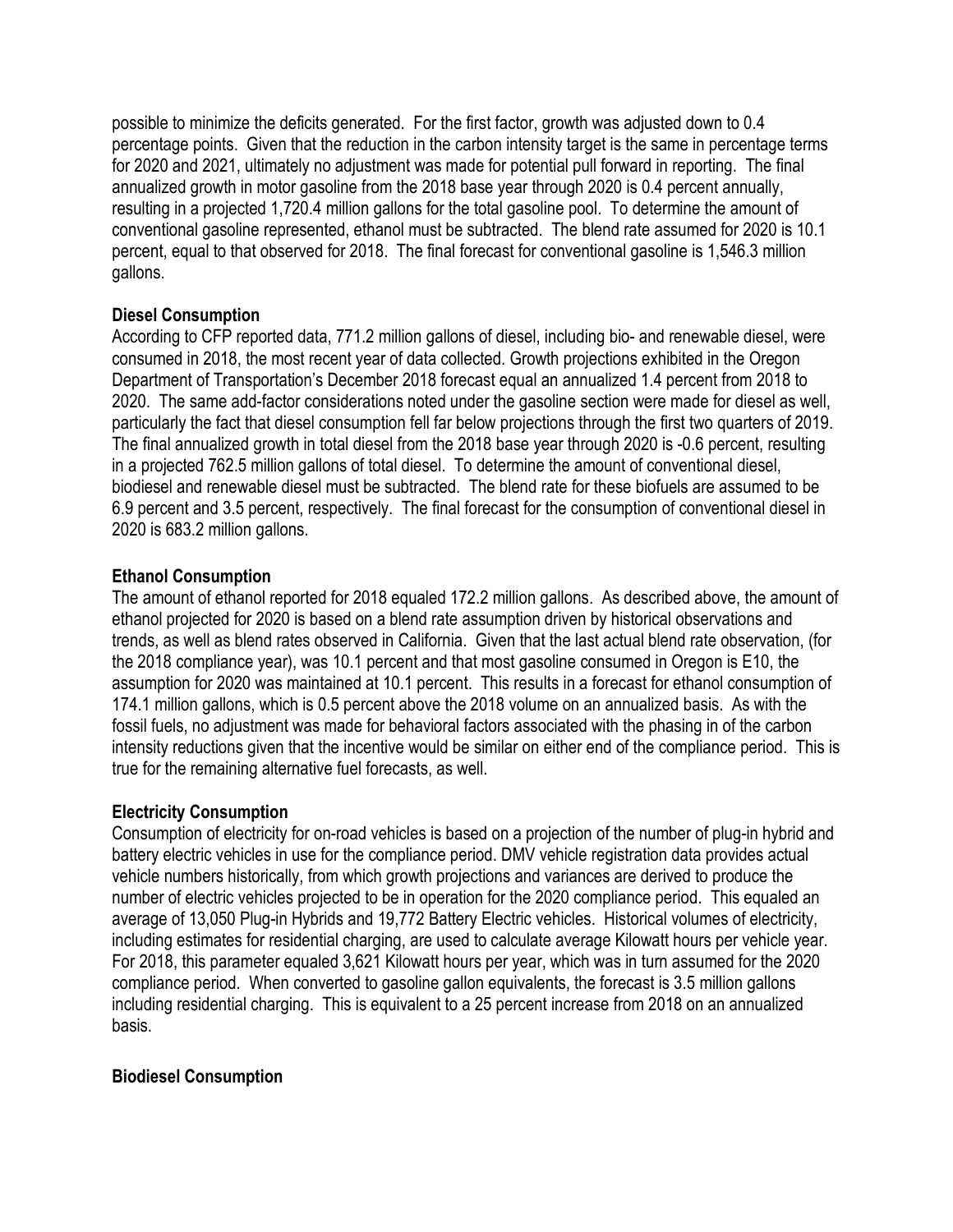The reported volume of biodiesel in 2018 amounted to 51.7 million gallons. As described above, the amount of biodiesel projected for 2020 is based on a blend rate assumption driven by historical observations and trends, as well as blend rates observed in California. The highest observation in the Clean Fuels program data was 6.9 percent in 2017. This value was assumed for the 2020 forecast, resulting in a consumption projection of 52.6 million gallons. This represents growth of 0.9 percent from the 2018 actual on an annualized basis.

#### **Renewable Diesel Consumption**

The amount of renewable diesel reported in 2018 was 1.2 million gallons. Similar to biodiesel, the forecast for renewable diesel is driven by the assumption of the fraction of total diesel consumed comprised of renewable diesel. The blend rate observed for 2018 in the Clean Fuels data was 0.2 percent. In California, similarly small blend rates quickly escalated to 3.0 percent and beyond. Such an adoption schedule is assumed for Oregon, resulting in a blend rate projection for renewable diesel in 2020 of 3.5 percent. This leads to a consumption forecast of 26.7 million gallons, a substantial 369.8 percent above the 2018 value on an annualized basis.

#### **Natural Gas and Propane Consumption**

The amount of natural gas, including renewable natural gas (biogas), reported in 2018 in diesel gallon equivalents equaled 3.2 million gallons. This represented 14.7 percent growth from the prior year. Annualized growth from the 2018 base year to 2020 is assumed to be 6.9 percent, equal to the Energy Information Administration's outlook for the Pacific region. This results in a forecast of 3.6 million gallons, which is 6.9 percent annually above the 2018 level.

Propane exhibits the smallest quantity of alternative fuel reported in 2018 at 0.7 million gasoline gallon equivalents. However, this was 477.1 percent above the 2017 reported value. Annualized growth from the 2018 base year to 2020 is assumed to be 213.9 percent, resulting in a forecast of 7.3 million gallons.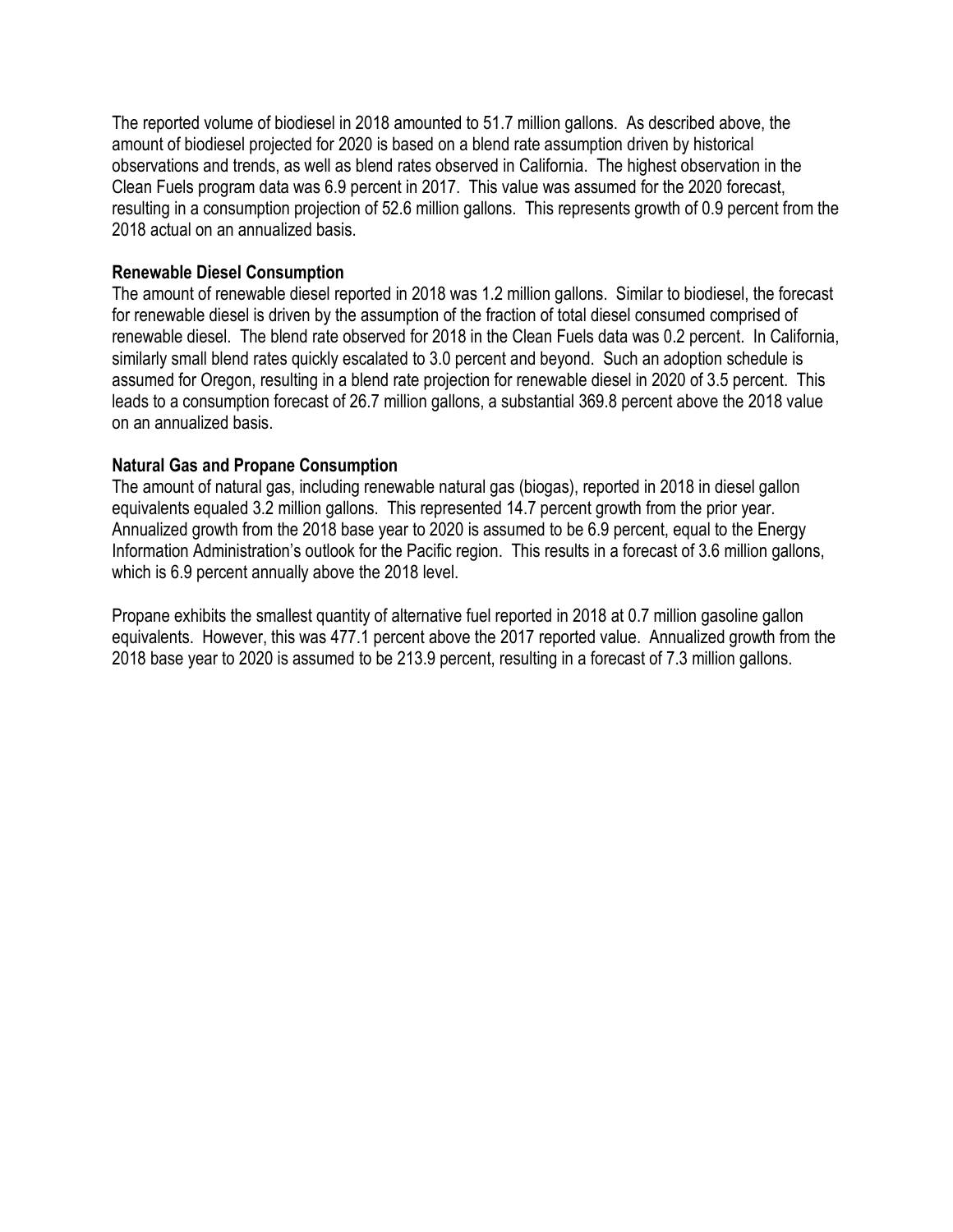The following table presents the 2020 consumption forecast in detail. Note that the percent change figures for 2020 represent annual growth from the last available actuals in 2018. To the extent that 2018 actuals were not known at the time the 2019 forecast was released, this explains the significant variance in changes related to the 2019 forecast. Presenting annualized changes from 2018 is thus more informative.

|                                                                  |             | 2019      |          | 2020     | annual %change |
|------------------------------------------------------------------|-------------|-----------|----------|----------|----------------|
| (Mil. gallons, percent)                                          | 2018 Actual | Forecast* | % change | Forecast | vs 2018        |
| <b>Conventional Gasoline</b>                                     | 1,535.4     | 1,437.0   | $-6.4%$  | 1,546.3  | 0.4%           |
| Ethanol                                                          | 172.2       | 165.0     | $-4.2%$  | 174.1    | 0.5%           |
| <b>Ethanol Blend Rate</b>                                        | 10.1%       | 10.3%     |          | 10.1%    |                |
| <b>Blendstock</b>                                                | 1,707.6     | 1,602.0   | $-6.2%$  | 1,720.4  | 0.4%           |
| <b>Fossil Diesel</b>                                             | 718.2       | 705.0     | $-1.9%$  | 683.2    | $-2.5%$        |
| <b>Biodiesel</b>                                                 | 51.7        | 57.5      | 11.1%    | 52.6     | 0.9%           |
| <b>Biodiesel Blend Rate</b>                                      | 6.7%        | 7.3%      |          | 6.9%     |                |
| Renewable Diesel                                                 | 1.2         | 29.9      | 2370.6%  | 26.7     | 369.8%         |
| Renew diesel Blend Rate                                          | 0.2%        | 3.8%      |          | 3.5%     |                |
| <b>Total Diesel</b>                                              | 771.2       | 792.3     | 2.7%     | 762.5    | $-0.6%$        |
| Electricity (on-road)                                            | 2.2         | 2.7       | 23.0%    | 3.5      | 25.0%          |
| Electricity (off-road)                                           | 1.7         | N/A       |          | N/A      |                |
| <b>Fossil Natural Gas</b>                                        | 1.5         | 1.2       | $-17.8%$ | 1.1      | $-13.6%$       |
| <b>Biogas</b>                                                    | 1.7         | 2.8       | 62.9%    | 2.5      | 21.6%          |
| <b>Biogas Blend Rate</b>                                         | 54.1%       | 70.0%     |          | 70.0%    |                |
| <b>Total Natural Gas</b>                                         | 3.2         | 4.0       | 25.8%    | 3.6      | 6.9%           |
| Propane                                                          | 0.7         | 1.3       | 72.2%    | 7.3      | 213.9%         |
| *Forecast equals average of range published for 2019 forecast.   |             |           |          |          |                |
| On-road electricity include calculation of residential charging. |             |           |          |          |                |

#### **Table 1: Summary of fossil and alternative fuel consumption**

### **Deficit and Credit Generation and Banked Credits**

In order to estimate the number of deficits and credits associated with the consumption of each fuel type, the energy densities and carbon intensity differentials must be known. Most of the pertinent parameters are [published here](https://www.oregon.gov/deq/EQCdocs/20171102ItemKCleanFuels.pdf) in administrative rule by the Department of Environmental Quality (see Tables 1, 2, and 4 starting on page 209). The following table presents these parameters for each fuel. Details regarding the estimation of carbon intensities for ethanol, biodiesel and renewable diesel can be found in Appendix B. Also included are the two parameters associated with electricity consumed by passenger vehicles. The carbon intensity assumption is adjusted for the energy economy ratio (EER). The actual carbon intensity of electricity is 109.3.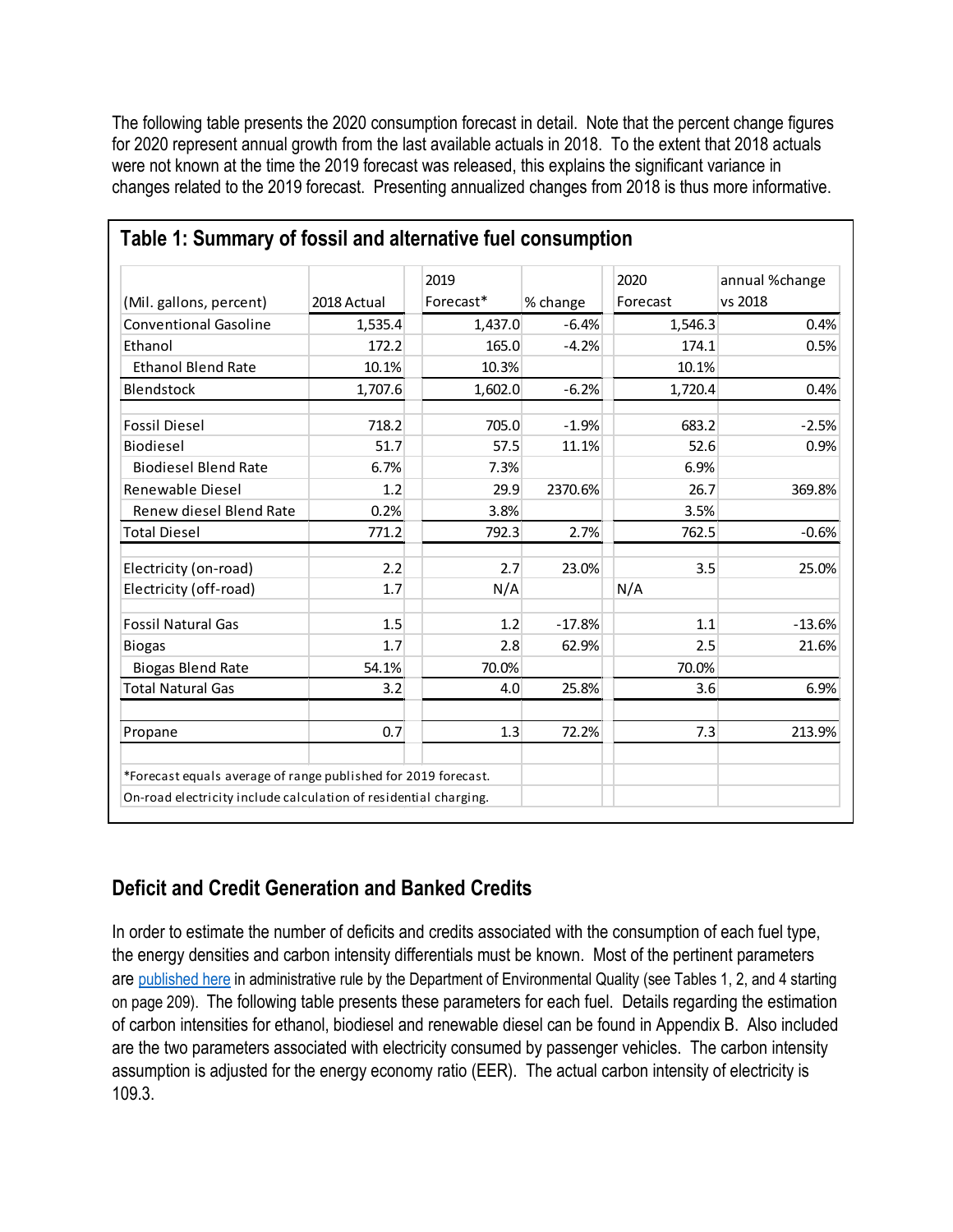|                    | Energy    | Carbon Intensity | Carbon Intensity |
|--------------------|-----------|------------------|------------------|
|                    | Density   | Target           | Assumption       |
| Units              | MJ/gallon | gCO2/MJ          | gCO2/MJ          |
| Gasoline           | 122.48    | 95.61            | 100.14           |
| Ethanol            | 81.51     | 95.61            | 57.76            |
| Diesel             | 134.48    | 96.27            | 100.74           |
| <b>Biodiesel</b>   | 126.13    | 96.27            | 35.40            |
| Reneweable Diesel  | 129.65    | 96.27            | 29.17            |
| Electricity        | 3.6       | 95.61            | 32.15            |
| KWh/vehicle        | 3621      |                  |                  |
| <b>EER</b>         | 3.4       |                  |                  |
| <b>Natural Gas</b> | 134.48    | 96.27            | 79.98            |
| <b>Biogas</b>      | 134.48    | 96.27            | 50.00            |
| Liq. Petroleum Gas | 89.63     | 95.61            | 80.88            |

#### **Banked Credits**

The number of credits is taken from the CFP Online System. The number of gross credits registered through the end of calendar year 2018 equaled 2.73 million, while the number of deficits recorded amounted to 2.23 million. The net credits banked equaled 502,608. Originally, OEA projected that another 365,348 credits will be banked during calendar year 2019. Given that another year of data are available, including actual fuel volumes (and thus blend rates for alternative fuels) for the 2018 compliance period, the 2019 estimated deficits and credits have been updated to reflect this. The total projected banked credits at the beginning of the 2020 compliance period is now expected to be 649,829.

| Table 3: Summary of actual and projected net banked credits |              |           |                       |  |
|-------------------------------------------------------------|--------------|-----------|-----------------------|--|
| Year                                                        | Deficits     | Credits   | Net Banked<br>Credits |  |
| 2016                                                        | $-617,071$   | 830,714   | 213,643               |  |
| 2017                                                        | $-715,057$   | 924,793   | 209,736               |  |
| 2018                                                        | $-899,260$   | 978,489   | 79,229                |  |
| 2019 (Proj.)                                                | $-1,015,633$ | 1,162,854 | 147,221               |  |
| Total                                                       | $-3,247,021$ | 3,896,850 | 649,829               |  |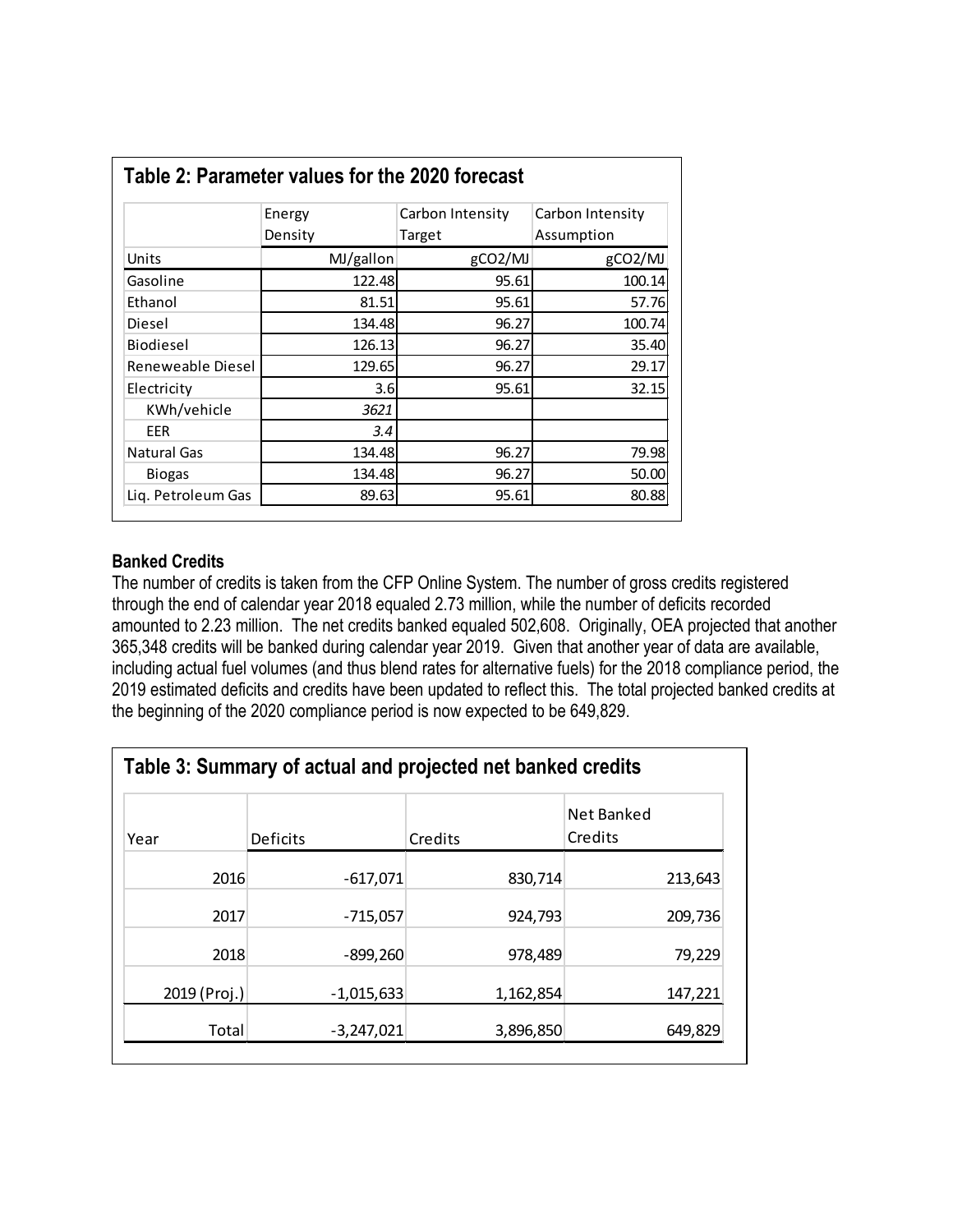#### **Credit and Deficit Summary**

The table below summarizes the forecast for deficit generation and credit generation. The equations for calculating the deficits and credits can be found in Appendix B.

| <b>Table 4: Summary of Deficits and Credits</b> |                                             |              |
|-------------------------------------------------|---------------------------------------------|--------------|
| <b>Credit / Deficit Summary</b>                 |                                             |              |
| Deficits                                        | Gasoline                                    | $-857,916$   |
|                                                 | Diesel                                      | $-410,701$   |
| <b>Deficit Total</b>                            |                                             | $-1,268,617$ |
| Credits                                         | Ethanol                                     | 537,140      |
|                                                 | <b>Biodiesel</b>                            | 403,946      |
|                                                 | Renewable Diesel                            | 232,191      |
|                                                 | Electricity, on-road                        | 92,317       |
|                                                 | Electricity, off-road                       | 25,784       |
|                                                 | <b>Natural Gas</b>                          | 17,896       |
|                                                 | Propane                                     | 9,629        |
| <b>Credit Total</b>                             |                                             | 1,318,903    |
| 2020 Net Credits/Deficits                       |                                             | 50,286       |
|                                                 | <b>2019 Estimated Ending Banked Credits</b> |              |
|                                                 | <b>Total Net Credits/Deficits</b>           |              |

#### **Forecasted Fuel Supply Deferral Analysis**

As shown above, the forecast does not imply such an action.

#### **Potential Supply of Alternative Fuels**

Oregon Revised Statutes (2017) Chapter 750, Section 163[2](#page-5-0) directs the Office of Economic Analysis to estimate the "potential volumes of gasoline, gasoline substitutes and gasoline alternatives and diesel, diesel fuel substitutes and diesel alternatives available to Oregon." In order to make such estimates, a number of assumptions must be made. Potential is read to mean "could be made available to Oregon under a wide range of market conditions". Currently, suppliers must be certified by the Department of Environmental Quality to receive credits for fuel delivered into Oregon. In addition, they must report volumes of fuel sold in Oregon to the Clean Fuels reporting system. It is assumed that selling fuel in Oregon implies established supply chains. Thus, the capacity of facilities that were certified and supplied fuel to Oregon for the most recent compliance period (2018) is assumed to be theoretically "available" to Oregon. The potential supply figures presented in the following sections correspond to the most recently available nameplate capacities for these facilities manufacturing the respective fuels. Where multiple values are available, the highest is presented.

<span id="page-5-0"></span> <sup>2</sup> <https://olis.leg.state.or.us/liz/2017R1/Downloads/MeasureDocument/HB2017/Enrolled>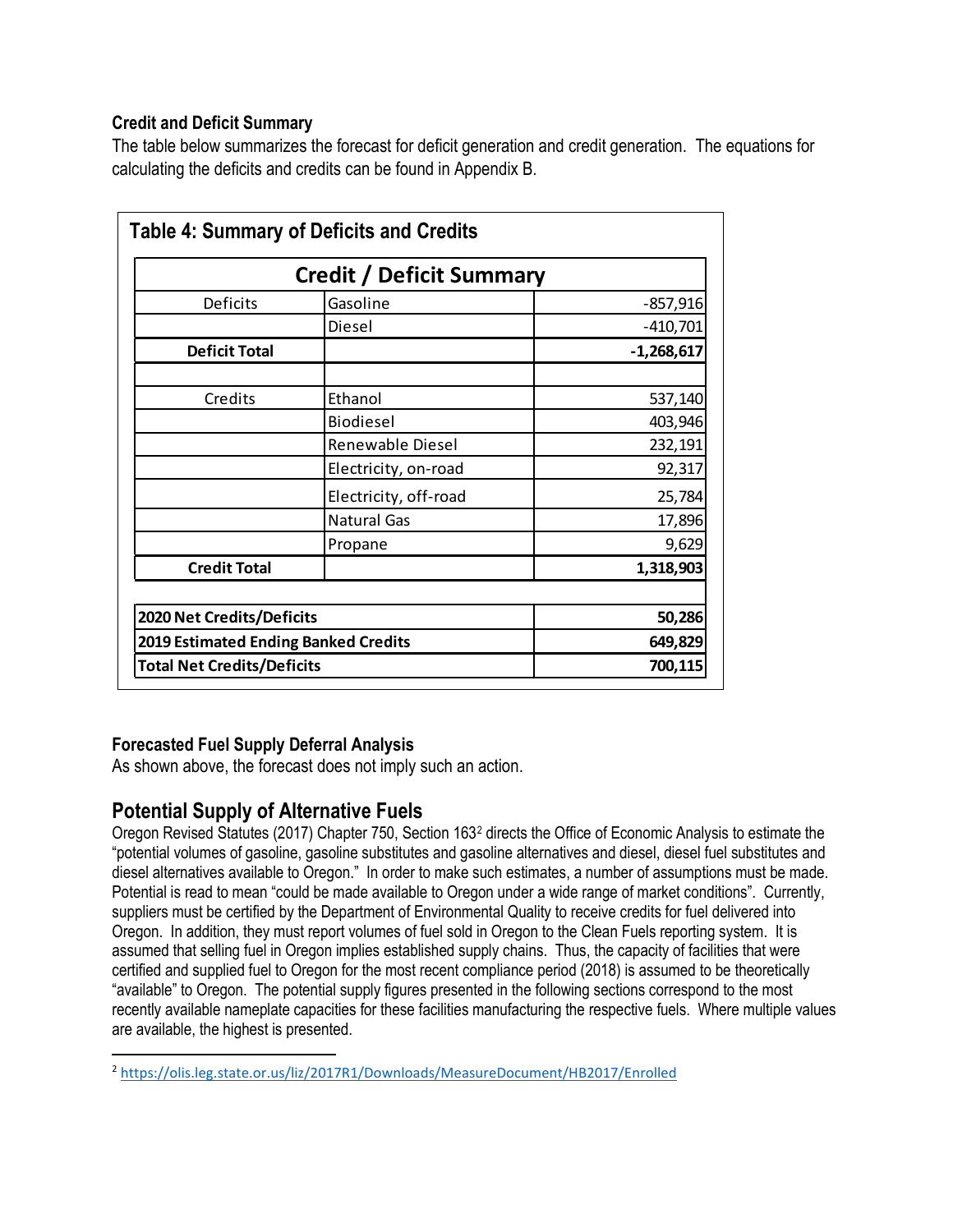In addition to estimating potential supply, the Office of Economic Analysis is directed to consider "Constraints that may be preventing access to available and cost-effective low carbon fuels by Oregon, such as geographic and logistical factors, and alleviating factors to the constraints". Only biofuels that might pose a supply constraint that could ultimately limit the number of credits available to deficit holders to comply with the Clean Fuels program requirements are called out explicitly. Should supply issues arise for the more mature fuel markets such as conventional gasoline and diesel, as well as electricity, such issues would be added to the report. This is not anticipated for the foreseeable future.

#### **Ethanol**

As exhibited in Table 5, the potential supply of ethanol to Oregon as outlined above is 3.8 billion gallons. This compares to a projected "demand" for ethanol previously characterized of 174.2 million gallons.

|                               | <b>Ethanol Supply Available to Oregon</b> |                                |
|-------------------------------|-------------------------------------------|--------------------------------|
|                               | (Existing Suppliers in 2018)              |                                |
| State                         | Nameplate<br>Capacity (Mil. Gallons)      | Number of<br><b>Facilities</b> |
| South Dakota                  | 900                                       | 11                             |
| Nebraska                      | 817                                       | 10                             |
| Iowa                          | 650                                       | 7                              |
| Minnesota                     | 478                                       | 6                              |
| North Dakota                  | 300                                       | $\overline{c}$                 |
| Kansas                        | 220                                       | $\overline{3}$                 |
| Colorado                      | 110                                       | $\overline{2}$                 |
| Idaho                         | 75                                        | $\overline{1}$                 |
| California                    | 50                                        | $\mathbf 1$                    |
| Oregon                        | 43                                        | 1                              |
| <b>Total Oregon Suppliers</b> | 3,643                                     | 44                             |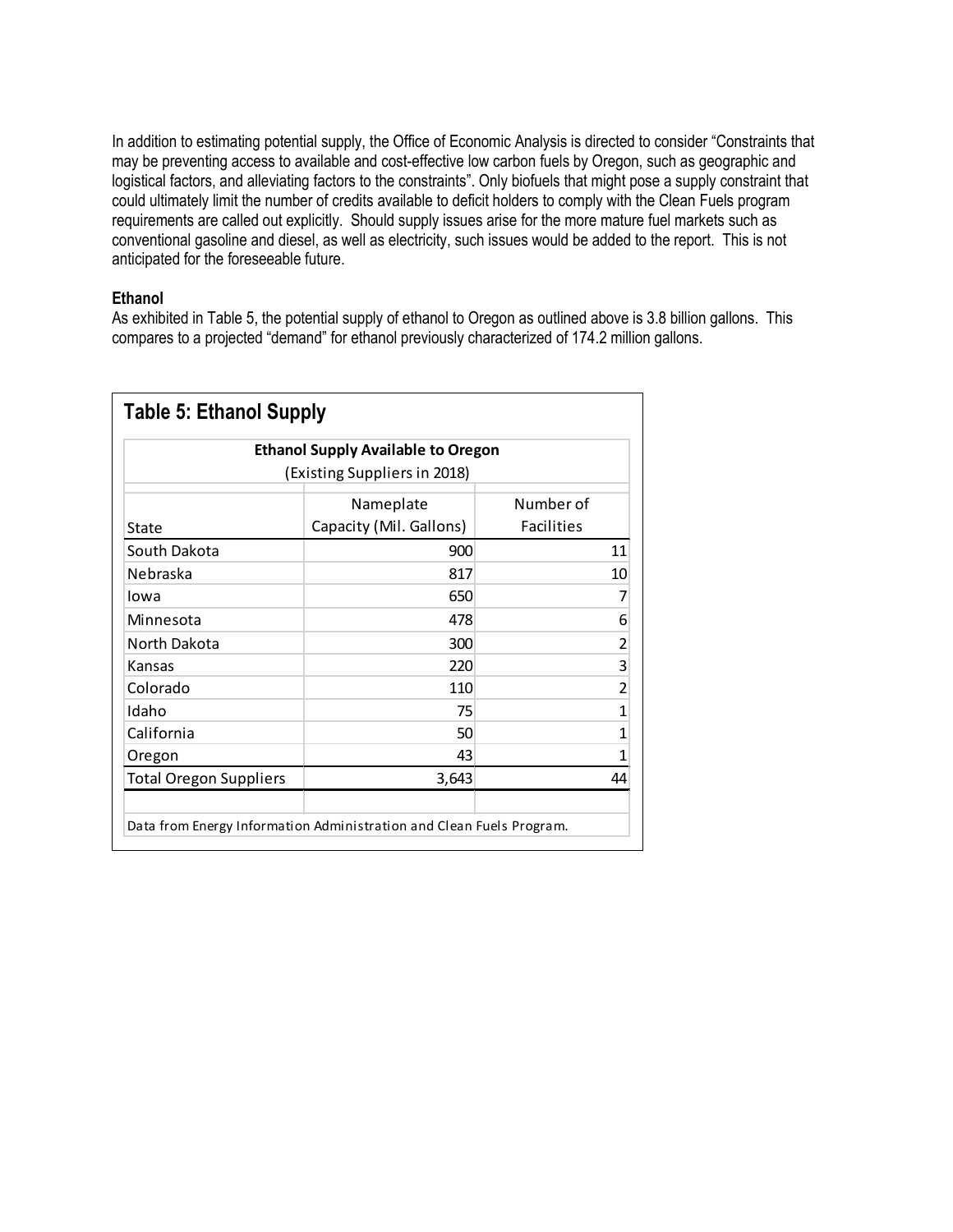#### **Biodiesel**

Table 6 presents the potential supply of biodiesel to Oregon, equaling 743 million gallons in capacity for certified facilities with established supply chains in 2018. This compares to a projected demand for biodiesel in 2020 of 52.6 million gallons. Note that the Energy Information Administration is currently updating their data collection regarding biodiesel producers to match that for ethanol. When these data become available, more current estimates of nameplate capacity will be incorporated into the analysis.

|                               | Nameplate               | Number of         |
|-------------------------------|-------------------------|-------------------|
| Locality                      | Capacity (Mil. Gallons) | <b>Facilities</b> |
| Missouri                      | 155                     | 4                 |
| Iowa                          | 106                     | 2                 |
| Washington                    | 105                     | $\overline{2}$    |
| Oregon                        | 105                     | 2                 |
| Nebraska                      | 63                      | 1                 |
| Arkansas                      | 59                      | 1                 |
| Korea                         | 50                      | 2                 |
| Oklahoma                      | 35                      | 1                 |
| Minnesota                     | 30                      | 1                 |
| Canada                        | 22                      | 4                 |
| Texas                         | 15                      | 1                 |
| <b>Total Oregon Suppliers</b> | 743                     | 21                |

#### **Renewable Diesel**

As presented below, the potential supply of renewable diesel to Oregon equals 475 million gallons. This compares to a projected demand for renewable diesel in 2020 of 26.7 million gallons.

| <b>Table 7: Renewable Diesel Supply</b> |                                      |                                |  |
|-----------------------------------------|--------------------------------------|--------------------------------|--|
| Locality                                | Nameplate<br>Capacity (Mil. Gallons) | Number of<br><b>Facilities</b> |  |
| Singapore                               | 291                                  |                                |  |
| Wyoming                                 | 109                                  |                                |  |
| Louisiana                               | 75                                   |                                |  |
| <b>Total Oregon Suppliers</b>           | 475                                  |                                |  |
| Data from the Clean Fuels Program       |                                      |                                |  |

#### **Renewable Natural Gas**

The amount of renewable natural gas potentially available to Oregon amounts to 2.2 billion gallon equivalents. This compares to a projected demand for this biofuel of 2.5 million gallon equivalents. The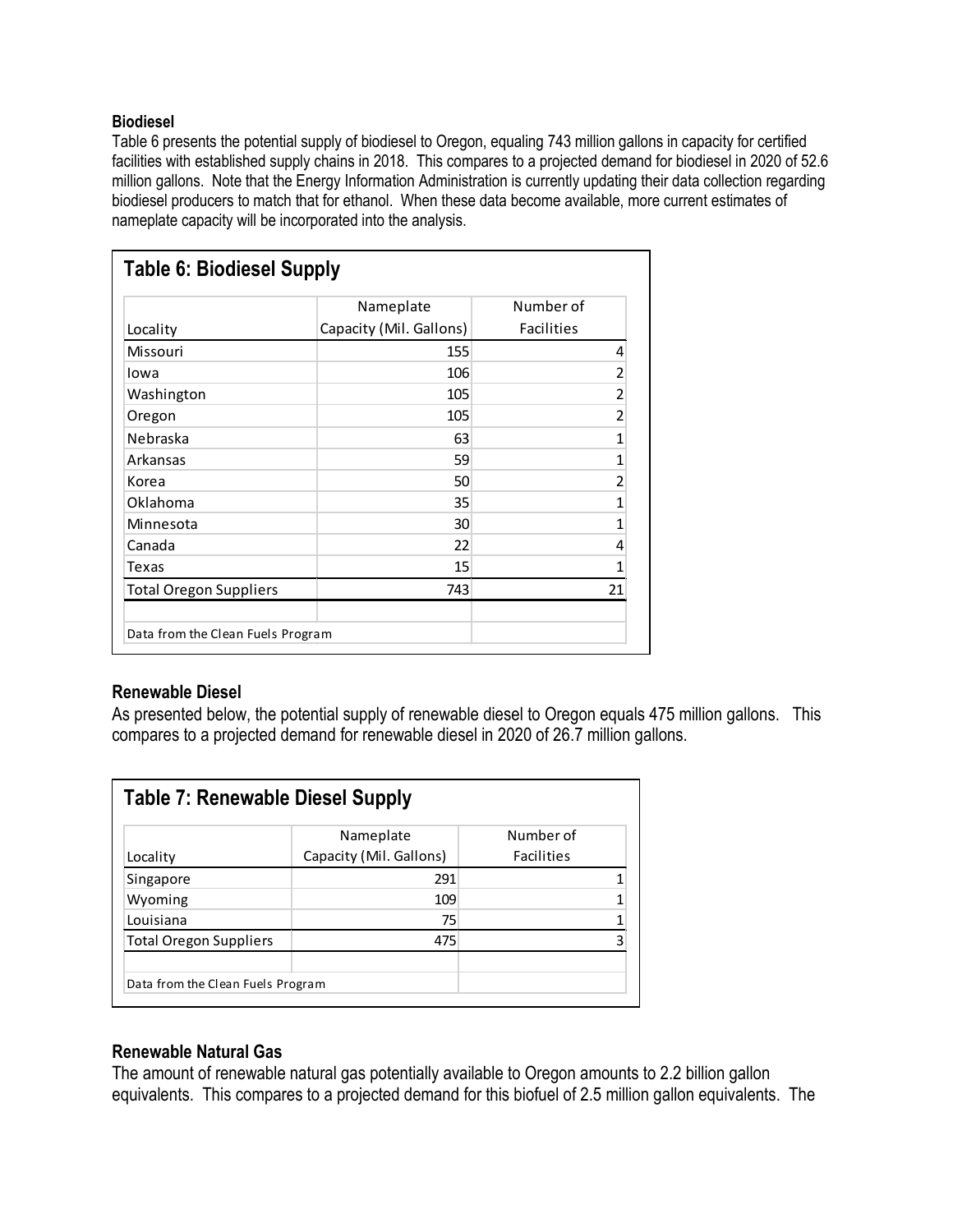committee discussed the fact that a number of applications to supply additional renewable natural gas to Oregon are in the process of being evaluated. Given the modest volumes of natural gas currently used in transportation, incorporating these potential supplies would not alter the conclusion that there are no current constraints on the availability of natural gas in Oregon.

| Table 8: Renewable Natural Gas    |                         |                   |  |
|-----------------------------------|-------------------------|-------------------|--|
|                                   | Nameplate               | Number of         |  |
| Locality                          | Capacity (Mil. Gallons) | <b>Facilities</b> |  |
| Kentucky                          | 1,179                   |                   |  |
| Ohio                              | 990                     |                   |  |
| <b>Total Oregon Suppliers</b>     | 2,169                   |                   |  |
| Data from the Clean Fuels Program |                         |                   |  |

## **Forecast Risks**

A risk is defined as a deviation from one or more assumptions that would alter the conclusion outlined in the previous sections. There are a number of potential risks to this 2020 Clean Fuels Forecast, both positive and negative and they are:

- (a) The most fundamental risk to the forecast amounts to potential deviations from the assumptions highlighted in each fuel type discussion. In particular, blend rates and carbon intensities for biofuels could be subject to significant error. In addition, this forecast contrasts with prior forecasts in that it assumes that the incentives inherent in the value of the credits generated by supplying alternative fuels will drive the carbon intensities of these fuels downward. Failure to realize these declines would result in fewer credits than currently anticipated.
- (b) This forecast represents a "current law" representation of the compliance period in question. OEA's methodology does not take potential future state policy actions into account.
- (c) There is a discrepancy between the diesel consumption numbers reported to the Clean Fuels Program data and the taxable gallons tabulated by ODOT. Explicitly, more gallons of diesel are reported to the former that the latter. This forecast applies projected growth of taxable diesel, at least initially, to the base year 2018 reported volumes of diesel in the CFP. To the degree that taxable gallons per ODOT is not a perfect proxy for reported gallons in the CFP, actual consumption of diesel and thereby the number of deficits generated could deviate from this forecast.
- (d) House Bill 2017 (2017 Legislative Session) created a rebate for sales of electric vehicles in Oregon. The electric vehicle forecast underlying the credit projections for electricity consumption do not explicitly account for the potential impact of this rebate. To the degree that electric vehicle sales skew higher than expected herein, net credits would be even higher, constituting an upside risk to the forecast.
- (e) The ethanol availability presented above is not comprehensive and does not include other potential sources, such as sugarcane ethanol imported from Brazil. Given that potential supply characterized in table 5 greatly exceeds projected demand, this is not an immediate threat to the forecast. However, it may need to be addressed as consumption increases or as carbon intensity targets are lowered.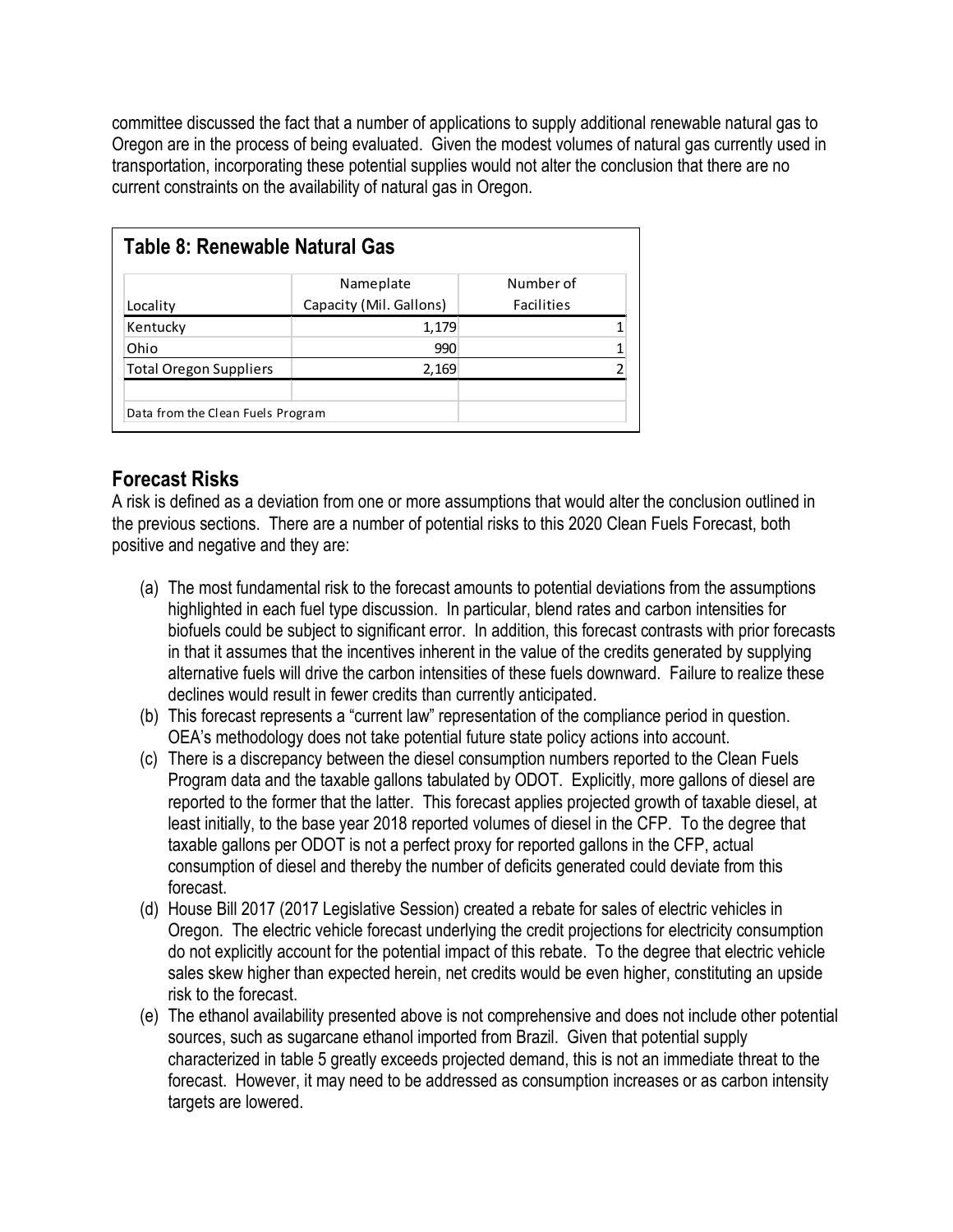(f) Alternative fuels used in forklifts, aviation , and certain other uses such as transport refrigeration units were recently added to the Clean Fuels Program but have not been included in the 2020 forecast These uses would generate credits in the program, constituting an upside risk to the forecast.

#### **Accessibility**

Documents can be provided upon request in an alternate format for individuals with disabilities or in a language other than English for people with limited English skills. To request a document in another format or language, call Michael Kennedy in the Office of Economic Analysis at (503) 378-5732 or email him at michael.kennedy@oregon.gov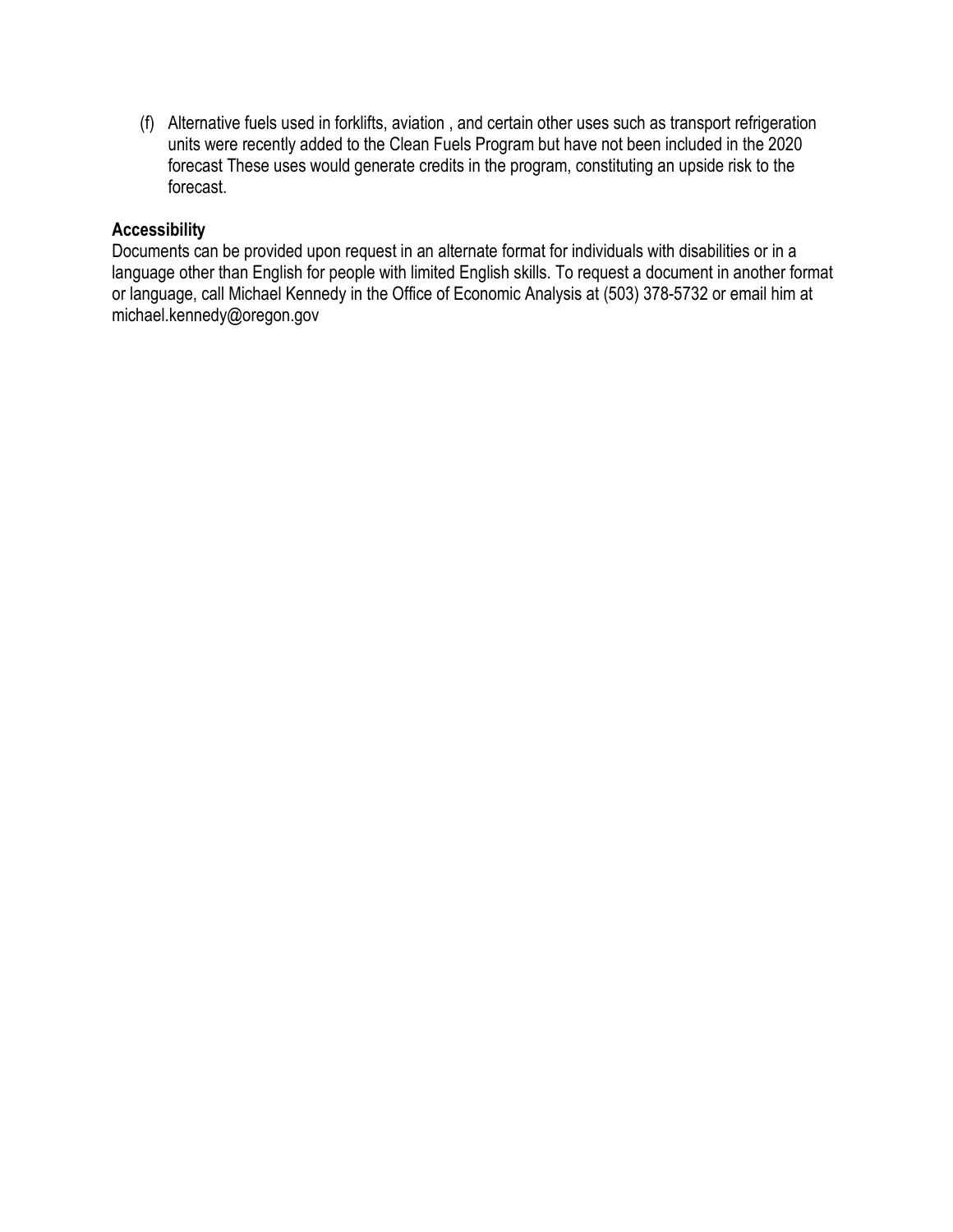## Appendix A

## **Membership of the Clean Fuels Forecast Advisory Committee:**

| <b>Member Name</b>           | <b>Affiliation</b>                   | Email                         |
|------------------------------|--------------------------------------|-------------------------------|
| <b>BAKER Lindsay *ODOT</b>   | Dept. of Transportation              | Lindsay.BAKER@state.or.us     |
| <b>BOLTE John</b>            | <b>Oregon State University</b>       | boltej@engr.orst.edu          |
| <b>BRENNAN Patrick H</b>     | OR Leg. Policy and Research          | Patrick.H.Brennan@state.or.us |
| <b>BUCHAN Waylon</b>         | <b>Oregon Trucking Association</b>   | waylon@ortrucking.org         |
| <b>BUNCH, Mark J</b>         | <b>BP</b>                            | Mark.Bunch@bp.com             |
| <b>COX David</b>             | <b>RNG Coalition</b>                 | david@rngcoalition.com        |
| <b>DAVIS Matthew</b>         | Dept. of Environmental Quality       | Matthew.Davis@state.or.us     |
| <b>DOBBS Marie</b>           | Oregon AAA                           | marie.dodds@aaaoregon.com     |
| <b>DOHERTY Brian</b>         | <b>Miller Nash</b>                   | brian.doherty@millernash.com  |
| Don Negri                    | <b>Willamette University</b>         | dnegri@willamette.edu         |
| DUKE Bryanna * DAS           | Dept. of Administrative Services     | Bryanna.Duke@oregon.gov       |
| FINN Brendan * GOV           | Governor's Office                    | Brendan.FINN@oregon.gov       |
| FITZGERALD Lindsay           | Renewable Energy Group               | lindsay.fitzgerald@regi.com   |
| <b>GARCIA Oscar</b>          | Chevron                              | Oscar.garcia@chevron.com      |
| <b>GASTELLUM Jana</b>        | Oregon Environmental Council         | janag@oeconline.org           |
| <b>GILSTRAP Don</b>          | Chevron                              | dgilstrap@chevron.com         |
| <b>GRAM Mark</b>             | Jubitz                               | mark.gram@jubitz.com          |
| <b>HARTWIG Kent</b>          | Renewable Energy Group               | Kent.Hartwig@regi.com         |
| <b>HERMAN Matt</b>           | Renewable Energy Group               | Matt.herman@regi.com          |
| <b>HEPP Elizabeth</b>        | Valero                               | beth.hepp@valero.com          |
| HILL Ian                     | Sequential                           | ianh@choosesq.com             |
| <b>HOFFMAN Jessica</b>       | <b>RPMG</b>                          | jwhoffmann@rpmgllc.com        |
| JARVIS Jana                  | <b>Oregon Trucking Association</b>   | jana@ortrucking.org           |
| <b>KENNEDY Michael * DAS</b> | Office of Economic Analysis          | Michael.KENNEDY@oregon.gov    |
| <b>KLEEB Douglas J</b>       | Dept. of Transportation              | Douglas.J.KLEEB@state.or.us   |
| <b>KOEHLER Tom</b>           | Pacific Ethanol                      | tomk@pacificethanol.net       |
| LEHNER Joshua * DAS          | Office of Economic Analysis          | Joshua.LEHNER@oregon.gov      |
| <b>MALIK Mazen G</b>         | Legislative Revenue Office           | Mazen.G.Malik@state.or.us     |
| <b>MARTIN Jeremy</b>         | <b>Union of Concerned Scientists</b> | jmartin@ucsusa.org            |
| McDONALD Brian               | Andeavor                             | brian.c.mcdonald@andeavor.com |
| <b>MCMULLEN Mark * DAS</b>   | <b>Office of Economic Analysis</b>   | Mark.MCMULLEN@oregon.gov      |
| <b>MORGAN Tim</b>            | Oregon AAA                           | tim.morgan@aaaoregon.com      |
| <b>NEAL Shelby</b>           | National Biodiesel Board             | sneal@biodiesel.org           |
| <b>NIX Connor</b>            | Shell Oil Company                    | connor.nix@shell.com          |
| <b>NOYES Graham</b>          | Noyes Law Corporation                | graham@noyeslawcorp.com       |
| PETERS Bill                  | Dept. of Environmental Quality       | Bill.N.Peters@state.or.us     |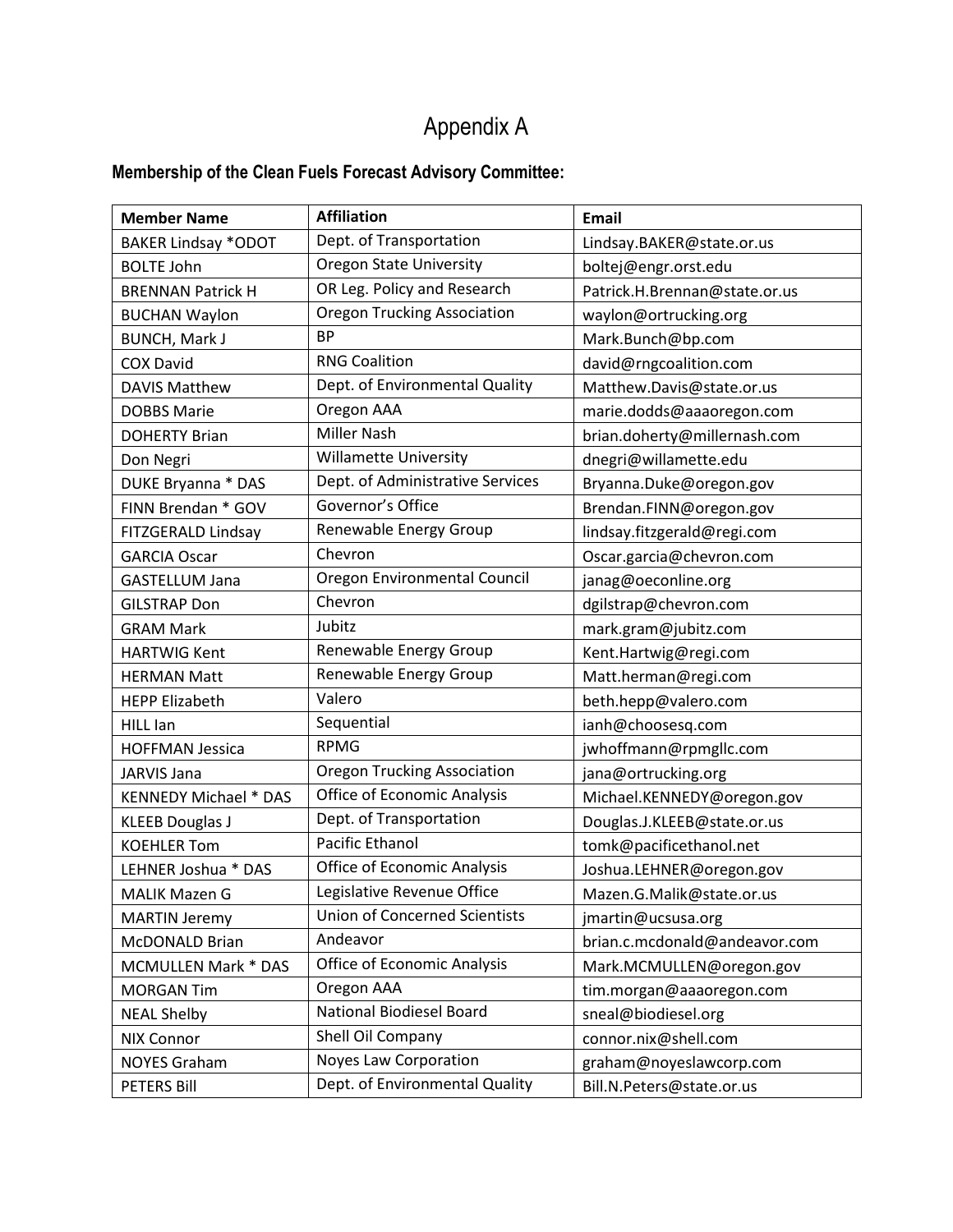| <b>PORTER Daniel R</b>       | Dept. of Transportion              | Daniel.R.PORTER@state.or.us      |
|------------------------------|------------------------------------|----------------------------------|
| PROUDFOOT Josh               | Good Company                       | joshua.proudfoot@goodcompany.com |
| <b>ROMAIN Danelle</b>        | The Romaine Group                  | dromain@theromaingroup.com       |
| <b>RUSSELL Bob</b>           | <b>Oregon Trucking Association</b> | russell@ortrucking.org           |
| <b>SHEERAN Kristen * GOV</b> | Governor's Office                  | Kristen.SHEERAN@oregon.gov       |
| SPIEGEL Jessica              | Western States Petroleum Assoc.    | jspiegel@wspa.org                |
| <b>STUART Annie</b>          | Coleman Oil Company                | annie@colemanoil.com             |
| <b>THORNTON John</b>         | Clean Future                       | john@cleanfuture.us              |
| <b>UMENHOFER Tom</b>         | Western States Petroleum Assoc.    | tom@wspa.com                     |
| <b>VENTURA Marc</b>          | Phillips 66                        | marc.v.ventura@p66.com           |
| <b>WADE Samuel</b>           | <b>RNG Coalition</b>               | sam@rngcoalition.com             |
| <b>WIENCKE Mary</b>          | Pacificorp                         | mary.wiencke@pacificorp.com      |
| WIND Cory Ann                | Dept. of Environmental Quality     | Cory.Ann.WIND@state.or.us        |
| <b>WINE Sean</b>             | <b>Clean Energy Fuels</b>          | Sean. Wine@cleanenergyfuels.com  |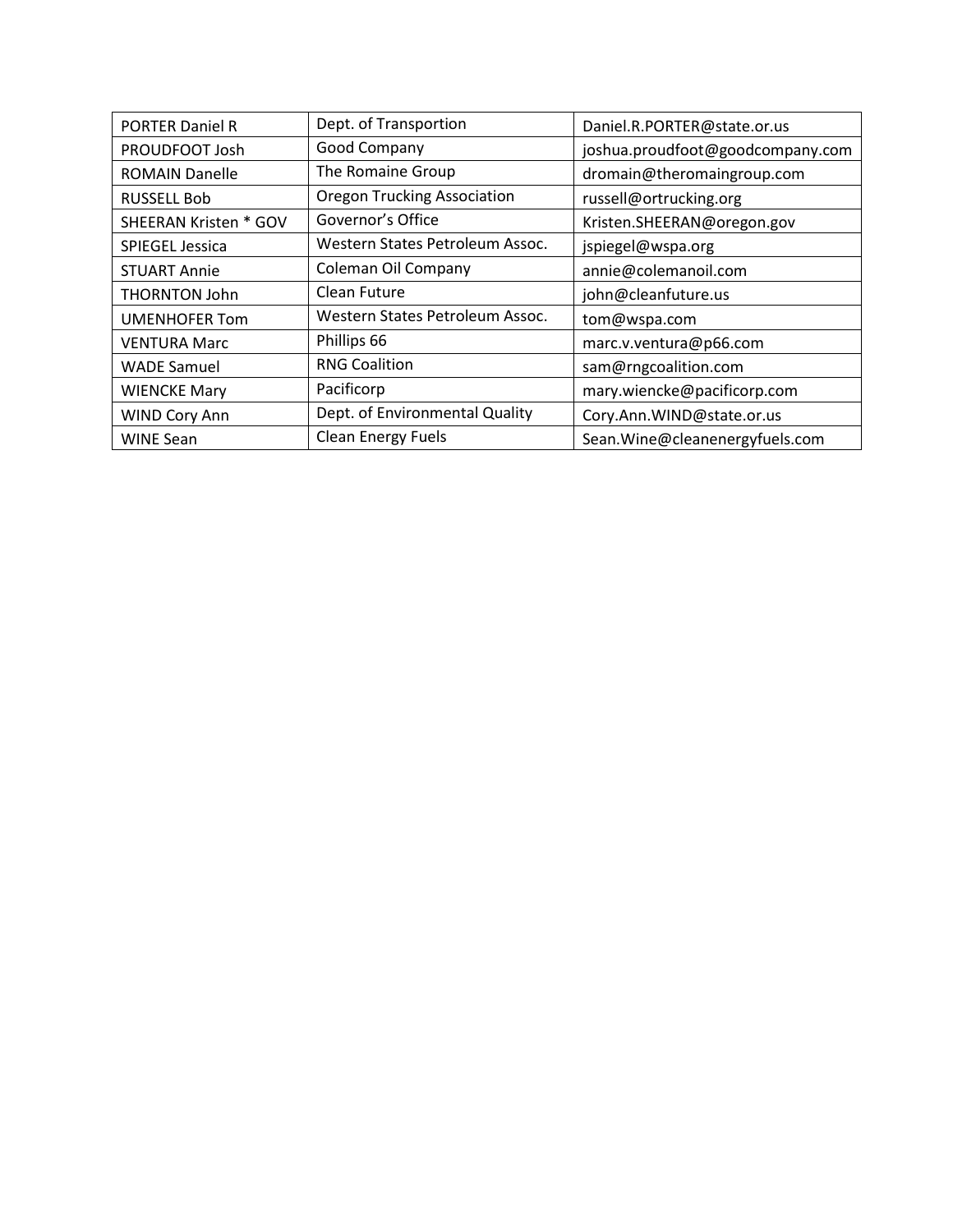## Appendix B

The estimated carbon intensities for ethanol, biodiesel and renewable diesel that are not published in rule are projected based on the historical trend in reported carbon intensities. Add factors may be employed where steeper declines are expected due to the incentives inherent in the program, as well as new information regarding potential changes in the mix of feedstocks and the composition of facilities that supply biofuels to Oregon. Currently, thirteen quarters of data are available for ethanol and biodiesel, while six quarters are available for renewable diesel. As more data become available, more advanced econometric techniques (including dynamic modeling) may be employed to provide more accurate projections. The following charts show the expected declines in all three series:

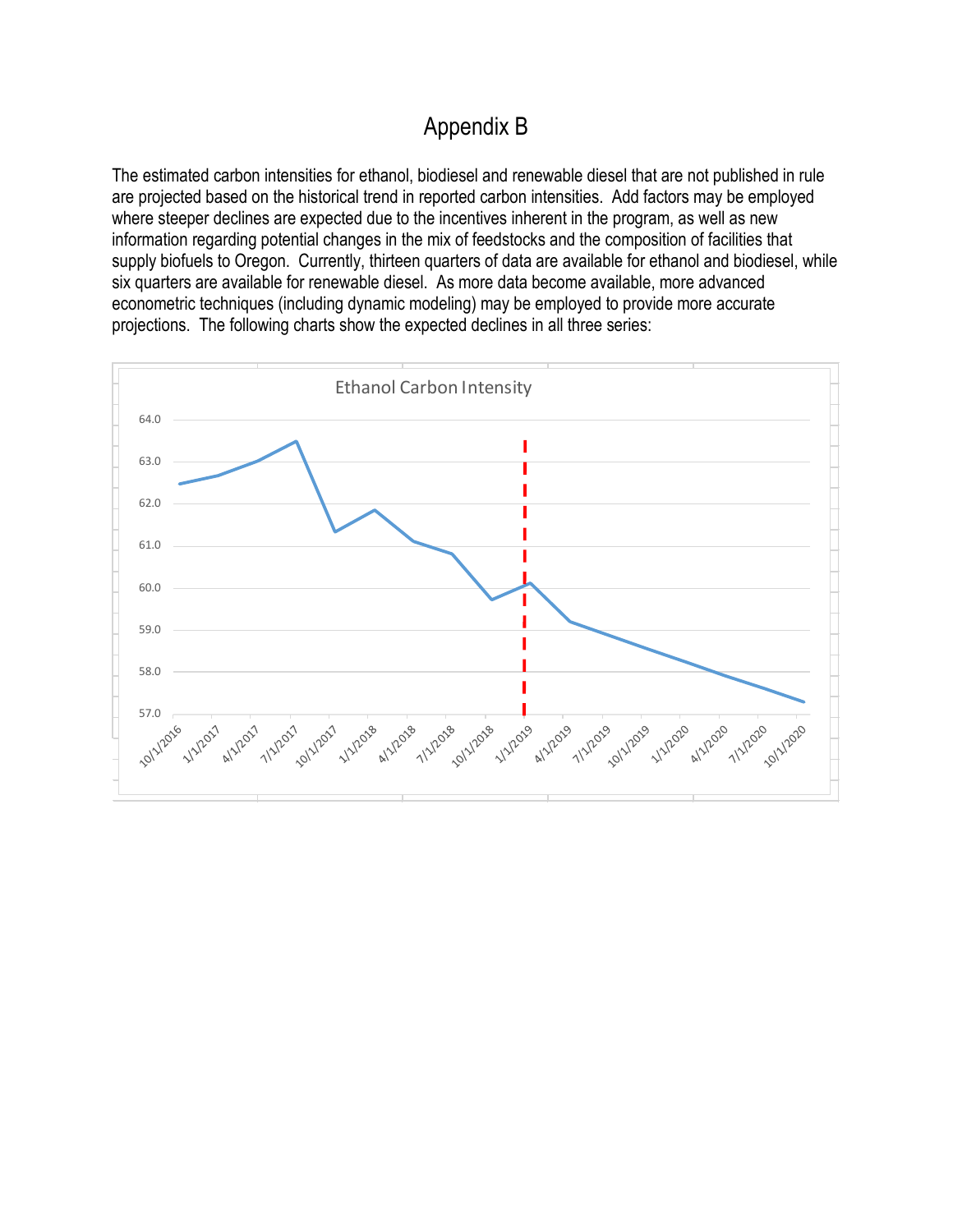